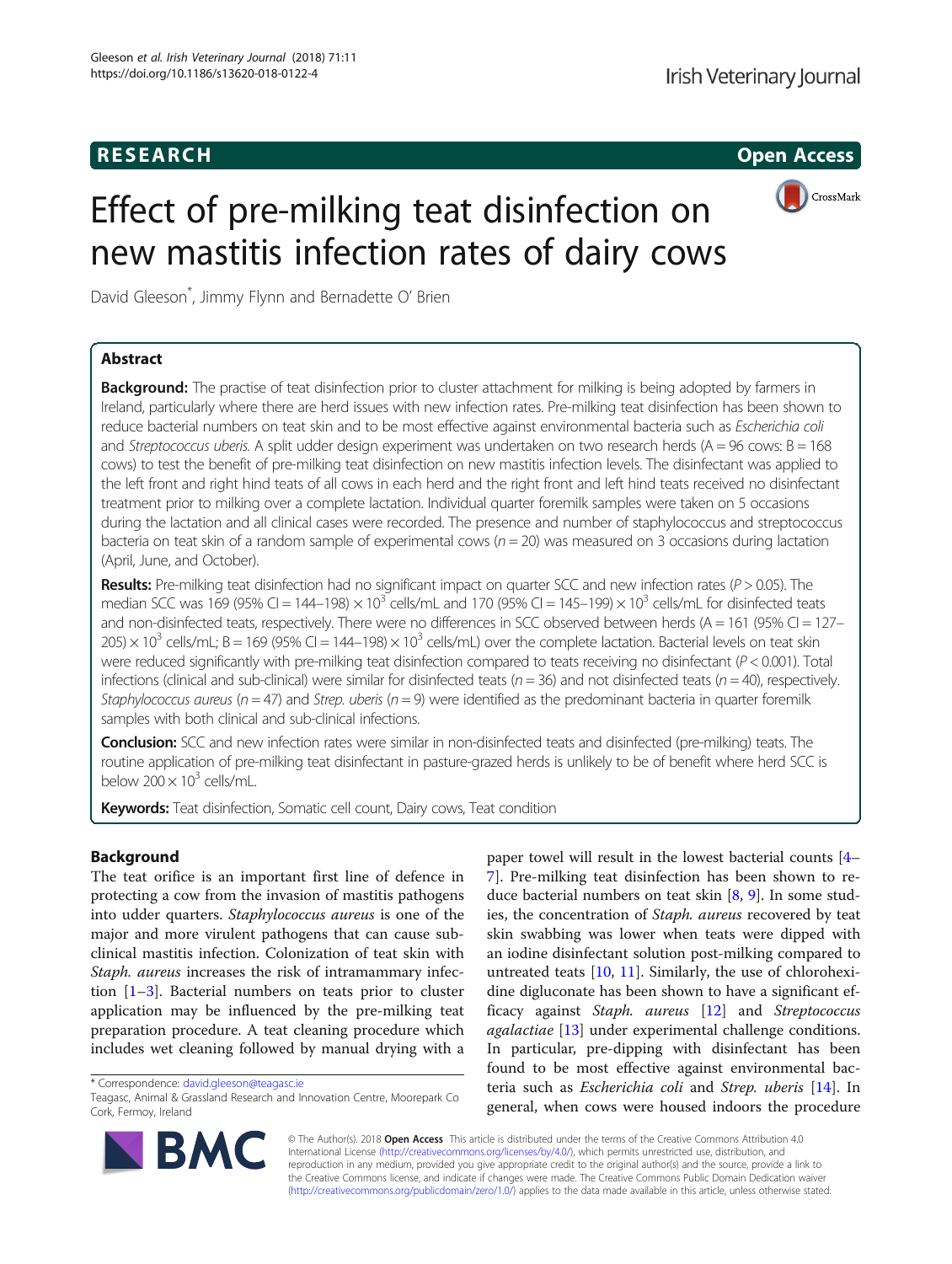was found to reduce the incidence of new intramammary infection (IMI) caused by environmental pathogens by greater than 50%. A controlled pre-milking teat disinfection study in pasture-grazed commercial dairy herds in Australia indicated no significant benefit of premilking disinfection when Strep. uberis was the most common pathogen isolated [[15\]](#page-6-0). This organism is associated with the environment and is found in paddocks and roadways. The results of a controlled study in New Zealand where cows were fed outdoors on pasture, with a similar calving pattern to that in Ireland, indicated that pre-milking disinfection in addition to post-milking disinfection did not reduce incidence of new IMI for Staph. aureus or Strep. uberis [\[16](#page-6-0)]. In a study undertaken to profile the pathogens in clinical mastitis cases in Irish milk recording herds, staphylococcus was isolated as the predominant pathogen in 23% of samples [[17\]](#page-6-0); thus, there may be reduced benefit in pre-milking teat disinfection to target contagious bacteria. The practise of pre-milking teat disinfection is being adopted by farmers in Ireland (14%) [[18\]](#page-7-0), particularly where there are individual farm issues with regard to raised milk SCC levels and new infection rates. While pre-milking disinfection may be considered to have a benefit in preventing the spread of infection in these situations, it may have little benefit when milk SCC is  $\langle 200 \times 10^3 \text{ cells/mL}$ . This is the level at which bonus payments are introduced at processor level in Ireland. The effectiveness of premilking teat disinfection may also be dependent on the level of organic material present on teats at milking time [[19\]](#page-7-0). Correct pre-milking disinfection procedure involves cleaning teats, fore-stripping, applying disinfectant product, allowing recommended contact time (15 to 30 s), drying each teat separately, before attaching clusters to a dry udder. On Irish farms, however, pre-milking teat disinfectant is generally applied directly to teats without prior cleaning, which may impact on the antimicrobial effectiveness of the disinfectant. Thus, the objective of this study was to investigate if teat disinfectant applied pre-milking, to teats not previously cleaned, would have any additional benefit when the herd SCC was < 200 ×  $10^3$  cells/mL.

#### Methods

A split udder design experiment was undertaken (with license under the Cruelty to Animals Act, 1876 (ref B100/445)) on two Teagasc research herds (Herd A, Solohead and Herd B, Kilworth) to test the benefit of pre-milking in addition to post-milking teat disinfection on new mastitis levels. Herd A had 105 spring calving cows of which 5 were excluded from the study due to mastitis infections before trial start date, 2 cows were unsuitable due to dry teats and 2 deaths occurred during the study period, resulting in 96 cows in experimental

herd A. Herd B had 253 spring calving cows of which 73 cows were assigned to a separate milking system (robotic milking), 6 cows were excluded from the study due to mastitis infections before trial start date and 2 were omitted due to excessive teat warts and 4 cow deaths occurred during the trial period, resulting in 168 cows in experimental herd B.

The mean herd parity was 3.6 and 1.6 for herds A and B, respectively. Two ready-to-use teat disinfectant products recommended for pre-milking application were applied manually using foaming cups, over a complete lactation. The two disinfectant treatment products applied to teats were Deosan teatfoam (Chlorhexidine, polyhexamethylene biguanide, Johnson Diversey) and Supercow teatfoam (Polymoric biguanide hydrochloride/ Eucalyptus oil, Milk solutions Ltd.,) on Farm A and Farm B, respectively. The efficacy of both disinfectant products was previously evaluated [\[20\]](#page-7-0). The left front (LF) and right hind (RH) teats of all cows in each herd received pre-milking teat disinfectant (PTD). The disinfectant was applied to teats when cows were stalled for milking, without any pre-cleaning of teats. Approximately 30 s after disinfection, teats were dry wiped using disposable paper towels, before cluster attachment. On both farms, the right front (RF) and left hind (LH) teats received no pre-milking teat disinfectant treatment (NPTD) but did receive a pre-milking cleaning treatment (teats washed and dried with paper) if teats had a high hygiene score (> 30% dirt) [[21\]](#page-7-0) which was approximately 2% of teats at each milking occasion. Teat disinfectant was applied post-milking to all four teats using the same products used for pre-milking teat disinfection on respective farms. A high standard of cow and environmental hygiene was maintained throughout the study. Collecting yards and parlour approach yards were cleaned daily and roadways were maintained in good condition. Cow tails were clipped post calving, during mid-lactation and in late lactation. Milk liners were changed every 2000 cow milkings. Both herds were managed outdoors and offered grass within two weeks of calving and remained outdoors until November when housed in cubicles and offered grass silage.

#### Quarter milk sampling procedure

Individual quarter foremilk milk samples were taken in an aseptic manner on 5 occasions during a complete lactation: post-calving (7 to 14 days post calving, sample 1), May (average DIM =75, sample 2), July (average DIM =131, sample 3), August (average DIM =194, sample 4), October (average DIM =242, sample 5). Mean calving date for both herds was 20th of February. Samples were examined using the International Dairy Federation guidelines for microbiological analysis [\[22](#page-7-0)]. SCC was assessed using a Fossomatic FC (Foss Electric, Hillerød,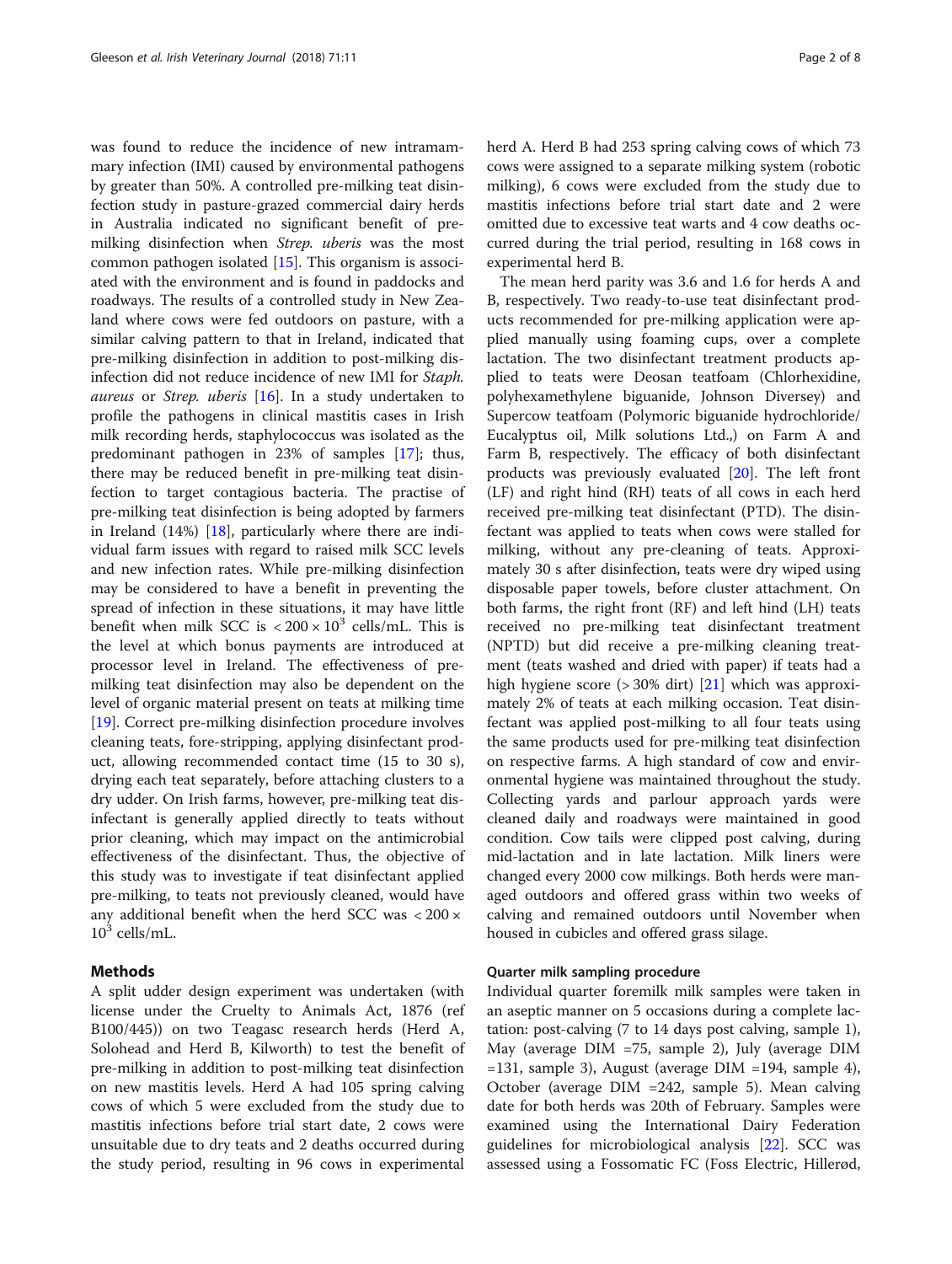Denmark). Quarter foremilk samples collected postcalving with a SCC >  $500 \times 10^3$  cells/mL, and/or quarters treated for clinical mastitis prior to allocation to treatment, were excluded from the data set. Quarters were considered clinically infected if the milk was visibly abnormal or if quarters had signs of inflammation. When an individual quarter SCC was  $> 500 \times 10^3$  cells/ mL and pathogens were isolated the quarter was considered to have a new sub-clinical infection. Subclinical infections which subsequently became clinical were excluded from the sub-clinical data set.

#### Teat swabbing procedure

To establish the presence and number of staphylococcus and streptococcus bacteria on teat skin, a random sample of cows ( $n = 20$ ) were selected on 4 occasions during lactation (April, June, August, and October) on both farms. All teats from the selected cows were swabbed using two sterile swabs (Cultiplast, LP Italian SPA, Via Carlo Reale, 15/4, 20,157, Milano, Italy); one swab was used for the two teats receiving no disinfectant (RF & LH) and another swab was used for the two teats that received disinfectant (LF & RH). Teats were swabbed before the application of disinfectant (in the treated quarters) and before cluster attachment for milking. Swabs were drawn across the teat orifice and down the side of each teat avoiding contact with the udder hair. Immediately after swabbing was completed, the swabs were placed in individual sterile bottles containing 5 mL Trypticase Soy Broth. The broth was prepared in 500 mL amounts and autoclaved at 121 °C for 15 min, and then distributed into 5 mL aliquots in a Laminar Flow Cabinet. The sterile bottles containing the swabs were frozen (-20 °C) until analysed.

#### Identification of bacteria

The swabs were subsequently plated on two separate selective agars: Baird-Parker (staphylococcus) and Edwards (streptococcus). Specific bacteria types within each category were not defined. Following incubation at 35–37 ° C for 48 h, colony counts (cfu/mL) on agar plates for each pathogen type were manually counted. Plates with numerous (NS) colony counts were assigned a count of at least 45 (cfu/mL) and plates with infinite (IF) colony counts were assigned a count of at least 100 (cfu/mL) to accommodate numeration and for statistical analysis.

#### Teat hyperkeratosis

Teat orifices were classified for hyperkeratosis (HK) using a severity scale of 1 to 5  $[23]$  $[23]$ . Score 1 was a normal teat-end orifice; Score 2 was a slight smooth or broken ring of keratin; Score 3 was a moderate raised smooth or broken ring of keratin; Score 4 was a large raised smooth or broken ring of keratin; Score 5 was a severe broken ring of keratin. All teat inspections were conducted by the same observer and were carried out on 3 occasions coinciding with quarter sampling dates in May, July and October. The operator, using a lamp to illuminate the teat-ends, classified all teats for HK immediately after cluster removal at the morning milking. A total HK score for each cow on each inspection was obtained by calculating the average score of the four teats. The average score for disinfected (LF, RH) and non-disinfected teats (RF, LH) was calculated by averaging the score for each set of teats.

#### Statistical analysis

Statistical analysis of data was performed using SAS software (SAS 2009) [[24\]](#page-7-0). The statistical analysis was performed using Proc Glimmix with cow as a random effect. Farm, treatment, teat position and sample day were the fixed effects, along with cow lactation number and calving date as covariates. These variables were analysed using the following model:

LogSCC =  $\mu$  (mean) + Farm + Sample No. + Treatment + Sample No.\* Treatment + Lactation No. + Calving date + e (residual error).

Where there were repeated measures over time this was modelled using covariance structures. Comparisons were made for SCC between farms, treatments, teat position, sampling day, cow lactation number and for interactions between sampling day and teat treatment. Interactions for covariates were tested and not included in the final model when not significant. Somatic cell counts were averaged across teats within treatment (LF & RH versus RF & LH) and for teat position (RF versus LF & RH versus LH) across treatments. Somatic cell counts were rescaled by dividing by a factor of 10 before log transformation for distributional reasons. Results are presented as back transformed median data.

Teat hyperkeratosis score was analysed for farm, sample time, treatment and for the interaction for time and treatment. These variables were analysed using the following model:

Teat score =  $\mu$  (intercept) + Farm + Time + Treatment + Time\* Treatment + e (residual error). The bacterial counts on teat skin were analysed directly but large numbers were not easily measured and were recorded as either category NS or IF. Plates with numerous (NS) colony counts were assigned a count of at least 45 (cfu/mL) and plates with infinite (IF) colony counts were assigned a count of at least 100 (cfu/mL). The lower limit on these counts was treated as a censoring level (e.g., the outcome was measured but known only to be at least 100) and censored regressions were fitted with Proc NLMIXED. Differences in bacterial numbers observed on cow's teats were analysed by categorising results and using Fisher's exact test. The interaction between treatment (pre-milking disinfection and no pre-milking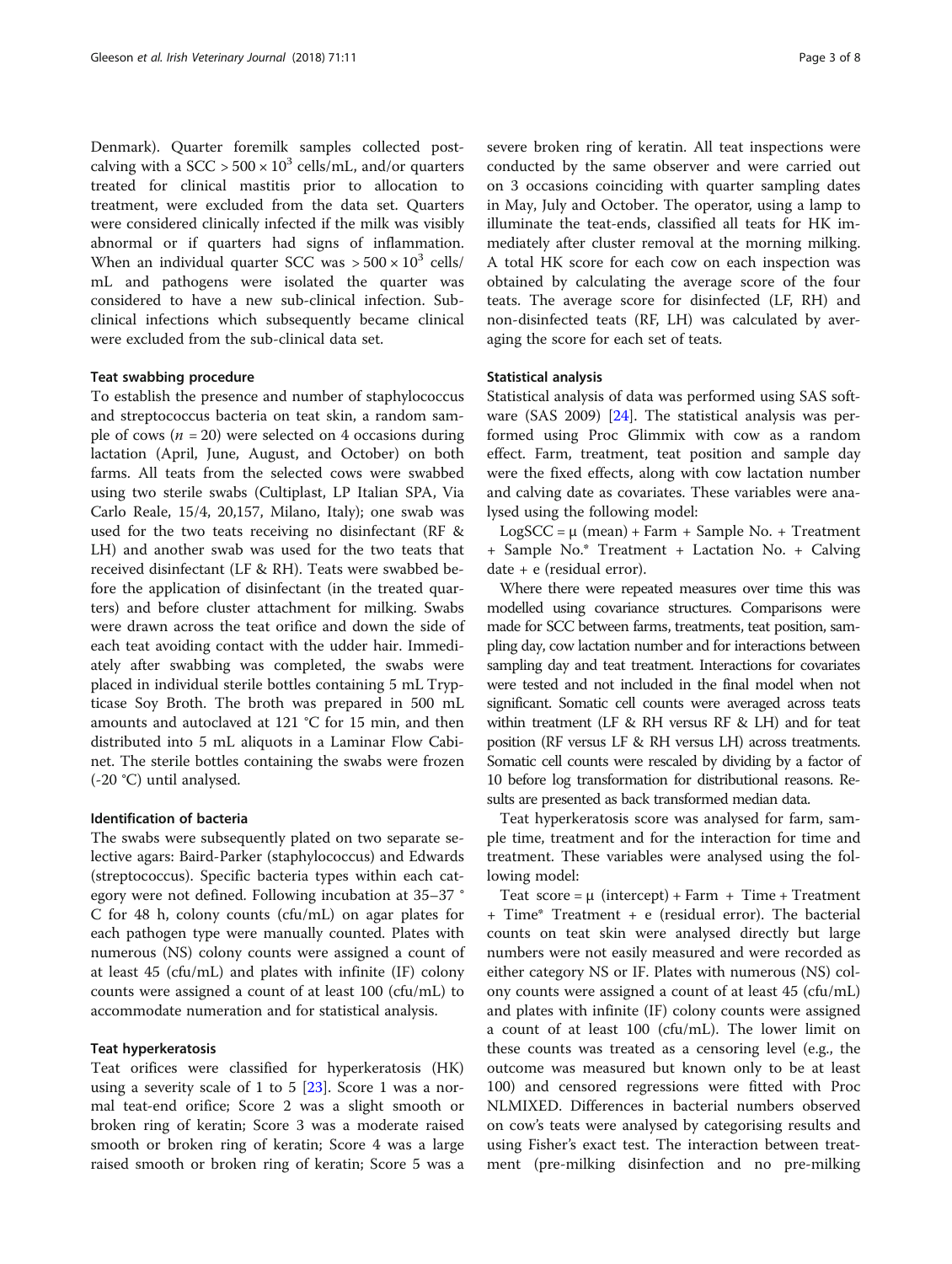disinfection) and sampling day (April, June, and October) were included in the analysis. The results are presented as the average microbial counts (cfu/mL) over 3 sampling dates, for bacteria type (staphylococcus and streptococcus), on farms (A & B) and for teat disinfection treatments.

Two by two tables including bacteria type and treatment and categories of somatic cell counts  $(< 100 \times 10^3, 101 200 \times 10^3$ ,  $201 - 300 \times 10^3$ ,  $301 - 400 \times 10^3$  and  $> 401 \times 10^3$ cells/mL) were tested using chi-square statistics.

## Results

There were no significant differences in the median SCC observed in quarter foremilk samples between herds  $(A =$ 161 (95% CI = 127–205)  $\times$  10<sup>3</sup> cells/mL: B = 169 (95% CI =  $144-198 \times 10^3$  cells/mL) over the complete lactation (P > 0.05) (Table 1). The median SCC was 169 (95% CI = 144–  $198 \times 10^3$  cells/mL and 170 (95% CI =145–199) × 10<sup>3</sup> cells/mL for PTD teats  $(LF + RH)$  and NPTD teats  $(RF +$ LH), respectively, over the complete lactation. There was no interaction between pre-milking treatment and herd. There was a significant interaction between teat position and sampling day  $(P = < 0.01)$ . Milk samples from the combined front teats (174 (95% CI = 145–208)  $\times 10^3$  cells/mL) had higher SCC than milk from the combined hind teats  $(156 \t (95\t \& CI = 130-187) \times 10^3 \t cells/mL) \t (P < 0.05),$ regardless of treatment applied or farm location. Milk samples from individual front teats (RF v LF) were compared for SCC and likewise when individual hind teats (RH v LH) were compared, there were no significant differences in SCC observed  $(P > 0.05)$ . There was no interaction between teat disinfectant treatment and sampling day  $(P > 0.05)$  (Table 1). The combined median SCC from herds A and B for PTD and NPTD treatments at each sample test day are presented in Fig. [1.](#page-4-0) Somatic cell count differed between sampling days  $(P < 0.001)$  $(P < 0.001)$  $(P < 0.001)$  (Fig. 1),

with sample day 5 significantly different from all other sample days  $(P < 0.05)$ . The highest SCC observed for sample 5 corresponded with the latter part of the milk production season. The proportion of quarter foremilk samples with an SCC (cells/mL) within categories  $< 100 \times$  $10^3$ ,  $101-200 \times 10^3$ ,  $201-300 \times 10^3$ ,  $301-400 \times 10^3$  and >  $401 \times 10^3$  cells/mL, across 5 sampling dates are presented in Table [2.](#page-4-0) The proportion of quarters with  $SCC < 100 \times$  $10^3$  cells/mL for herd A (range = 0.77 to 0.90) and herd B (range = 0.81 to 0.92) and with an SCC > 401  $\times$  10<sup>3</sup> cells/ mL (A range =  $0.05$  to 0.07: B range =  $0.02$  to 0.07), were similar for disinfectant treatments within herds and across herd for sampling dates 1, 2, 3 and 4. However, the proportion of quarters with an SCC  $> 401 \times 10^3$  cells/mL and less than  $\leq 200 \times 10^3$  increased and decreased proportionally by 0.12 and 0.21, respectively for herd A compared to herd B at the 5th sampling date (Table [2](#page-4-0)). The number of clinical cases observed throughout the lactation tended to be lower with PTD teats ( $n = 18$ ) compared to NPTD teats ( $n = 26$ ) (Table [3\)](#page-5-0). However, the number of sub-clinical cases was higher for PTD quarters  $(n = 18)$  compared to NPTD quarters  $(n = 14)$ . Therefore, total infections (clinical and sub-clinical) were similar for disinfected teats ( $n = 36$ ) and not disinfected teats ( $n = 40$ ), respectively. Clinical cases of mastitis on herd A tended to occur post calving  $(n = 12)$ , whereas the highest number of cases occurred during the July period  $(n = 12)$  for herd B. Sub-clinical cases were highest for both herds during the late lactation period (October).

Staph. aureus  $(n = 47)$  and Strep. uberis  $(n = 9)$  were identified as the predominant bacteria in quarter foremilk samples with both clinical and sub-clinical infections. A small number  $(n = 3)$  of Staph. aureus pathogens were identified as non-haemolytic.

|                | that received pre-milking teat disinfectant and NPTD: did not receive disinfectant) at five sampling dates during lactation |                 |            |               |                |            |
|----------------|-----------------------------------------------------------------------------------------------------------------------------|-----------------|------------|---------------|----------------|------------|
| Herd           | A $(n = 97)$                                                                                                                | $B(n = 167)$    | $p$ -value |               |                |            |
|                | 161 (127-205)                                                                                                               | 169 (144-198)   | 0.54       |               |                |            |
| Treatment      | PDT                                                                                                                         | <b>NPDT</b>     |            |               |                |            |
|                | 169 (144-198)                                                                                                               | 170 (145-199)   | 0.93       |               |                |            |
| Herd           | A                                                                                                                           |                 | B          |               |                |            |
| Sample day     | <b>PTD</b>                                                                                                                  | <b>NPTD</b>     | $p$ -value | <b>PTD</b>    | <b>NPTD</b>    | $p$ -value |
| 1-post-calving | 98 (68-141)                                                                                                                 | 125 (87-180)    | 0.98       | 352 (272-456) | 409 (316-530)  | 0.99       |
| 2-May          | $34(23-50)$                                                                                                                 | $31(21-46)$     | 1.00       | 75 (58-97)    | $80(62 - 104)$ | 1.00       |
| $3$ -July      | 156 (109-223)                                                                                                               | 119 (83-171)    | 0.97       | 120 (93-156)  | 134 (104-174)  | 0.99       |
| 4-August       | 231 (160-333)                                                                                                               | 279 (194-402)   | 0.99       | 134 (103-173) | 115 (88-148)   | 0.99       |
| 5-October      | 1300 (905-1877)                                                                                                             | 1411 (981-2025) | 1.00       | 301 (230-392) | 246 (189-321)  | 0.96       |
|                |                                                                                                                             |                 |            |               |                |            |

**Table 1** Median somatic cell count  $(x 10^3$  cells/mL) for two herds  $(A, B)$  and for two pre-milking teat disinfection treatments (PTD:<br>that received are milking teat disinfectant and NBTD: did not receive disinfectant) at that received pre-milking teat disinfectant and NPTD: did not receive disinfectant) at five sampling dates during lactation

() parentheses represent a 95% confidence interval

Total observations across sample dates = 5075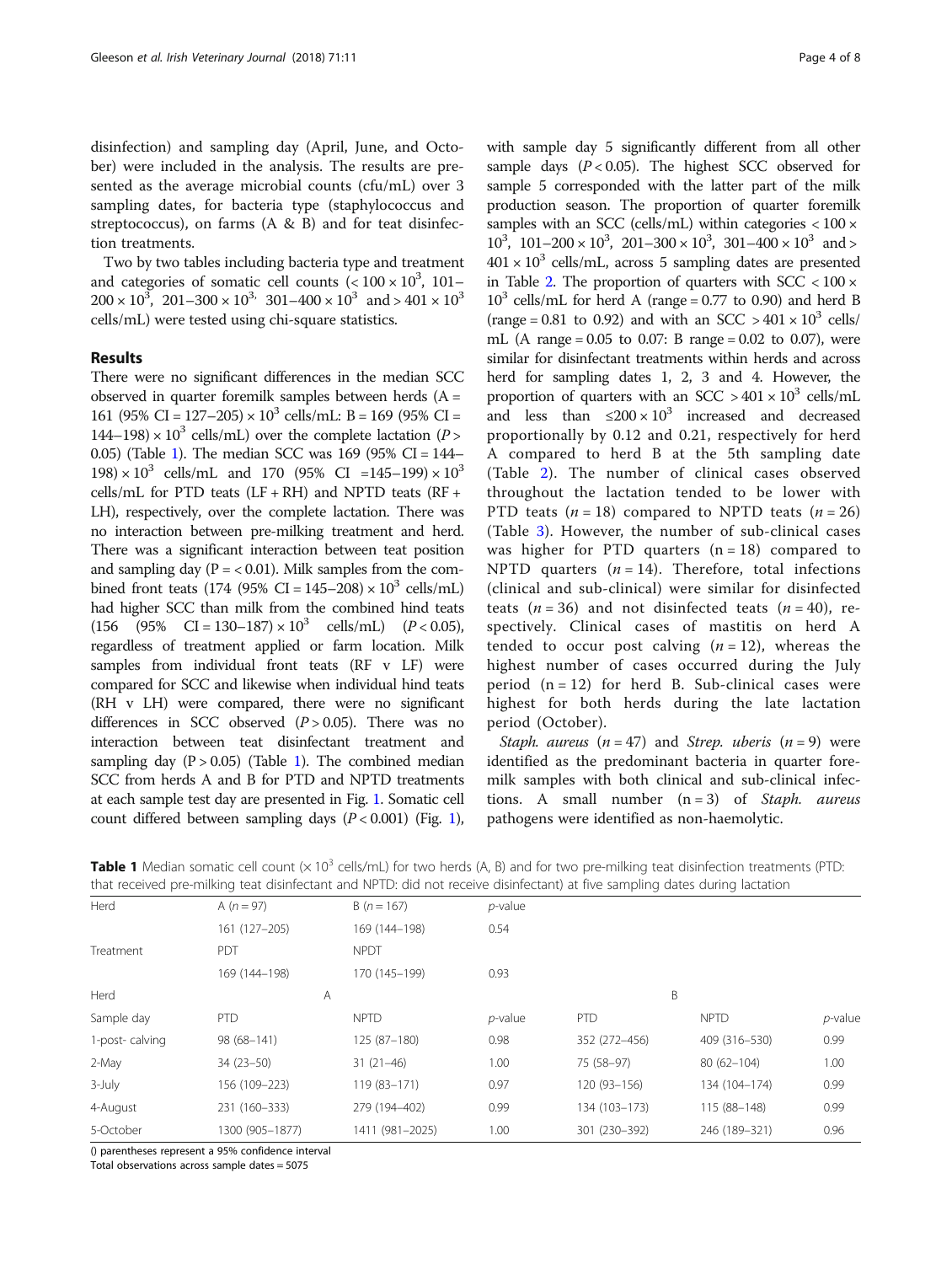<span id="page-4-0"></span>

Staphylococcus and streptococcus bacterial counts on teat skin were significantly higher for herd A compared to herd B.  $(P < 0.001)$  (Table [4\)](#page-5-0). Both staphylococcus and streptococcus bacterial counts were significantly lower on disinfected teats compared to non-disinfected teats prior to cluster application  $(P < 0.001)$  (Table [4\)](#page-5-0). There was no treatment by day interaction for both bacteria types  $(P > 0.05)$ .

Teat hyperkeratosis score was significantly higher for herd A  $(2.03)$  compared to herd B  $(1.64)$   $(P < 0.001)$  and increased with stage of sampling  $(P < 0.001)$ , which coincided with lactation stage (Table [5](#page-5-0)). There were no differences observed in the hyperkeratosis score for teats disinfected compared to those not disinfected prior to milking ( $P > 0.05$ ). Furthermore, there was no sampling stage by treatment interaction  $(P > 0.05)$ .

## **Discussion**

This study was undertaken to measure the impact of teat disinfection prior to cluster attachment for milking, on quarter milk sample SCC, new infection rates, teat-end condition and bacterial counts on teat skin. Previous international studies used herd comparison with commercial herds [\[15,](#page-6-0) [16](#page-6-0), [25](#page-7-0)] to measure the impact of premilking teat disinfection. In this study, a split udder design experiment was used on two research herds. Premilking teat disinfection had no impact on individual quarter SCC.

Table 2 Proportion of quarter foremilk samples from two herds (A, B) and for two pre-milking teat disinfection treatments (PTD: that received pre-milking teat disinfectant and NPTD: did not receive disinfectant) with a somatic cell count (SCC),  $<$  100  $\times$  10<sup>3</sup>, ,  $101-200 \times 10^3$ ,  $201-300 \times 10^{3}$ ,  $301-400 \times 10^3$ , and  $> 401 \times 10^3$ cells/mL, across 5 sample dates

|            |                            | <b>PTD</b> |           | <b>NPTD</b> |           |
|------------|----------------------------|------------|-----------|-------------|-----------|
| Sample day | $SCC \times 10^3$ cells/mL | A          | B         | A           | Β         |
| 1          |                            | $n = 185$  | $n = 325$ | $n = 179$   | $n = 328$ |
|            | $0 - 100$                  | 0.89       | 0.83      | 0.87        | 0.81      |
|            | $101 - 200$                | 0.03       | 0.06      | 0.07        | 0.07      |
|            | $201 - 300$                | 0.02       | 0.02      | 0.01        | 0.02      |
|            | 301-400                    | 0.01       | 0.02      | 0.01        | 0.03      |
|            | $401+$                     | 0.05       | 0.07      | 0.04        | 0.06      |
| 2          |                            | $n = 160$  | $n = 330$ | $n = 157$   | $n = 329$ |
|            | $0 - 100$                  | 0.90       | 0.90      | 0.91        | 0.90      |
|            | $101 - 200$                | 0.04       | 0.04      | 0.03        | 0.05      |
|            | $201 - 300$                | 0.01       | 0.03      | 0.01        | 0.01      |
|            | 301-400                    | 0.01       | 0.01      | 0.01        | 0.00      |
|            | $401 +$                    | 0.04       | 0.02      | 0.04        | 0.03      |
| 3          |                            | $n = 192$  | $n = 334$ | $n = 193$   | $n = 334$ |
|            | $0 - 100$                  | 0.85       | 0.92      | 0.88        | 0.91      |
|            | $101 - 200$                | 0.03       | 0.02      | 0.03        | 0.03      |
|            | $201 - 300$                | 0.02       | 0.01      | 0.03        | 0.01      |
|            | 301-400                    | 0.02       | 0.01      | 0.01        | 0.01      |
|            | $401 +$                    | 0.07       | 0.04      | 0.06        | 0.04      |
| 4          |                            | $n = 187$  | $n = 331$ | $n = 186$   | $n = 327$ |
|            | $0 - 100$                  | 0.81       | 0.89      | 0.77        | 0.90      |
|            | $101 - 200$                | 0.08       | 0.05      | 0.08        | 0.05      |
|            | $201 - 300$                | 0.03       | 0.01      | 0.08        | 0.02      |
|            | 301-400                    | 0.01       | 0.00      | 0.01        | 0.01      |
|            | $401 +$                    | 0.07       | 0.05      | 0.06        | 0.03      |
| 5          |                            | $n = 193$  | $n = 308$ | $n = 190$   | $n = 307$ |
|            | $0 - 100$                  | 0.46       | 0.79      | 0.48        | 0.84      |
|            | $101 - 200$                | 0.21       | 0.10      | 0.24        | 0.07      |
|            | $201 - 300$                | 0.09       | 0.02      | 0.05        | 0.02      |
|            | 301-400                    | 0.07       | 0.02      | 0.04        | 0.02      |
|            | $401 +$                    | 0.17       | 0.07      | 0.19        | 0.05      |

Differences in quarter foremilk sample numbers within herds and between sample days are due to non-collected or unread quarter foremilk samples

A review on mastitis control measures suggested SCC was more related to milking procedures such as wearing gloves during milking, using postmilking teat dipping, and yearly inspection of milking equipment rather than pre-dipping which did not have a statistically significant impact on bulk milk tank SCC [\[8](#page-6-0)]. The proportion of quarters with an SCC above the European Council Directive 92/46/EEC limit of  $400 \times 10^3$  cells/mL for bulk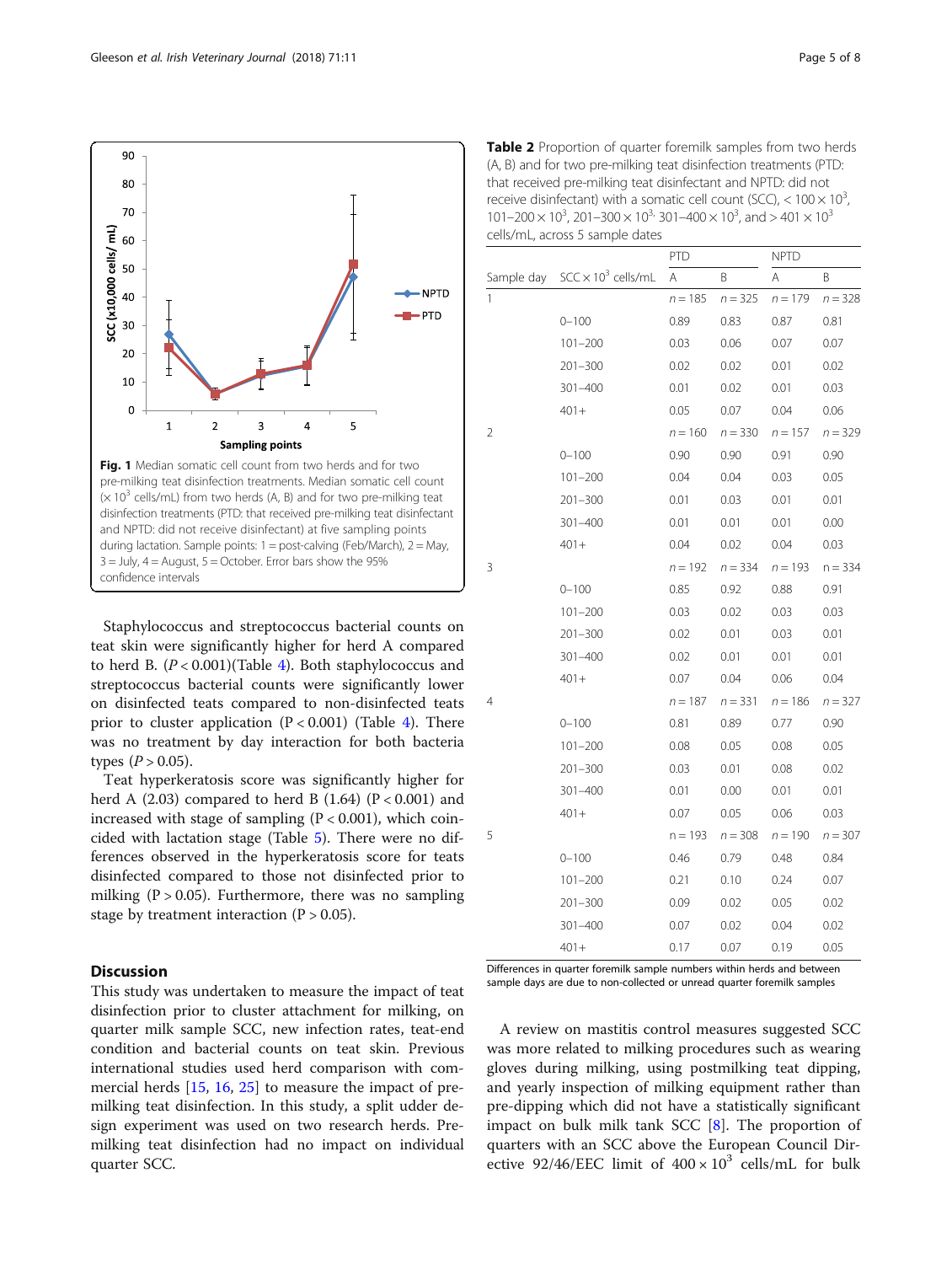<span id="page-5-0"></span>Table 3 New mastitis infection rates from two herds (A, B) and for two pre-milking teat disinfection treatments (PTD: that received pre-milking teat disinfectant and NPTD: did not receive disinfectant) and bacterial species identified from those infections

| Herd                       |            | Α           |                | B           |  |
|----------------------------|------------|-------------|----------------|-------------|--|
|                            | <b>PTD</b> | <b>NPTD</b> | <b>PTD</b>     | <b>NPTD</b> |  |
| Clinical                   | 10         | 12          | 8              | 14          |  |
| +Sub-clinical              | 9          | 6           | 9              | 8           |  |
| Total infections           | 19         | 18          | 17             | 22          |  |
|                            | Clinical   |             | Subclinical    |             |  |
| <b>Bacteria</b>            | <b>PTD</b> | <b>NPTD</b> | <b>PTD</b>     | <b>NPTD</b> |  |
| Not detected               | 9          | 10          | 0              | $\Omega$    |  |
| Staphylococcus aureus      | 6          | 15          | 16             | 10          |  |
| Streptococcus uberis       | 3          | 1           | $\mathfrak{D}$ | 3           |  |
| Streptococcus dysgalactiae | 0          |             | Ω              |             |  |

† Quarter milk samples with an SCC ≥500  $\times$  10<sup>3</sup> cells/mL with a

pathogen present

tank milk or the proportion of quarters with an SCC <  $200 \times 10^3$  cells/mL did not differ between pre-milking teat treatment. The increase in the proportion of quarters  $> 400 \times 10^3$  cells/mL with herd A compared to herd B towards the end of lactation may be more related to farm management practises on individual farms when cows were indoors [\[26\]](#page-7-0). The increase in quarter SCC observed with lactation stage (Fig. [1](#page-4-0)) was expected as cow milk yields decrease and infection levels increase [[27\]](#page-7-0). Overall geometric herd bulk milk SCC supplied by the milk processor for early lactation (March), for herds A and B were  $126 \times 10^3$  cells/mL and  $141 \times 10^3$  cells/ mL, respectively, indicating a low initial infection level for both herds at the beginning of the lactation. The low initial herd SCC and the small difference in new intramammary infections observed may account for no significant differences in SCC levels observed over the lactation for milk from disinfected teats compared to milk from teats that did not receive pre-milking teat disinfectant.

Table 4 Total Staphylococcus and Streptococcus bacterial counts (cfu/mL) on teat skin from two herds (A, B) and for two pre-milking teat disinfection treatments (PTD: that received pre-milking teat disinfectant and NPTD: did not receive disinfectant) across four sampling points during lactation

|                              |             |      |      | Herd A Herd B s.e. Significance p-value |
|------------------------------|-------------|------|------|-----------------------------------------|
| Staphylococcus (cfu/mL) 52.4 |             | 14.5 | 3.76 | < 0.001                                 |
| Streptococcus (cfu/mL)       | 27.2        | 13.5 | 3.48 | < 0.001                                 |
|                              | <b>NPTD</b> | PTD. |      |                                         |
| Staphylococcus (cfu/mL) 50.1 |             | 16.8 | 3.76 | < 0.001                                 |
| Streptococcus (cfu/mL)       | 30.1        | 10.6 | 3.47 | < 0.001                                 |

cfu/mL = Colony forming units per millilitre

Total number of observations  $= 612$ 

| Table 5 Mean teat hyperkeratosis score (HK) for each herd (A, B), |
|-------------------------------------------------------------------|
| and for two pre-milking teat disinfection treatments (PTD: that   |
| received pre-milking teat disinfectant and NPTD: did not receive  |
| disinfectant) and at three sampling points during lactation       |

|                 | <b>HK</b> | s.e. | Significance p-value |
|-----------------|-----------|------|----------------------|
| Herd A          | 2.04      |      |                      |
| Herd B          | 1.64      | 0.04 | < 0.001              |
| PTD             | 1.83      |      |                      |
| <b>NPTD</b>     | 1.84      | 0.05 | 0.82                 |
| Day 1 (April)   | 1.73      |      |                      |
| Day 2 (July)    | 1.81      |      |                      |
| Day 3 (October) | 1.98      | 0.03 | < 0.001              |
|                 |           |      |                      |

Not significant for treatment \* time

No of observations = 1602

The lack of evidence of benefit in pre-milking teat disinfection as measured by the number of clinical cases is in agreement with a number of studies where herds were managed under similar conditions. The authors of an Australian study concluded that pre-milking disinfection is unlikely to reduce clinical mastitis incidence or new infection rates when compared to no teat preparation in commercial herds. The authors also concluded that there may be benefits of pre-milking teat disinfection, if teats were heavily soiled when presented for milking [[15\]](#page-6-0). Similarly, in a New Zealand study where herds were randomly allocated to pre-milking disinfectant treatments post calving, no reduction in the incidence of new IMI for any pathogens including Staph. aureus and Strep. uberis were observed [[16\]](#page-6-0). The majority of clinical and sub-clinical infections in this present study were associated with Staph. aureus followed by Strep. uberis. While there may be benefits in terms of milk let down with pre-milking disinfection, the cost benefit of using a disinfectant was considered not justified when compared to good teat preparation (wash and dry with paper) [\[28](#page-7-0)]. Increased levels of supervision for the research herds and a high standard of parlour, environment and cow hygiene, in addition to both herds having a low average parity (2.3 lactations), may have contributed to the low infection levels for the non-disinfected teats. Lower SCC would be expected from herds with lower parity [[29](#page-7-0)] and herds with better hygiene [\[26](#page-7-0)]. Using a split udder design experiment may also have impacted on the trial results as 9 cows (6 herd A, 3 herd B) had clinical infections in both disinfected and in non-disinfected quarters. This may be due to cross infection at milking time. This trend was not observed for sub-clinical infections.

Both staphylococcus and streptococcus bacterial counts were lower on teat skin when teats were disinfected and dried with paper compared to teats with no preparation, prior to cluster attachment. These results agree with previous studies which showed that teat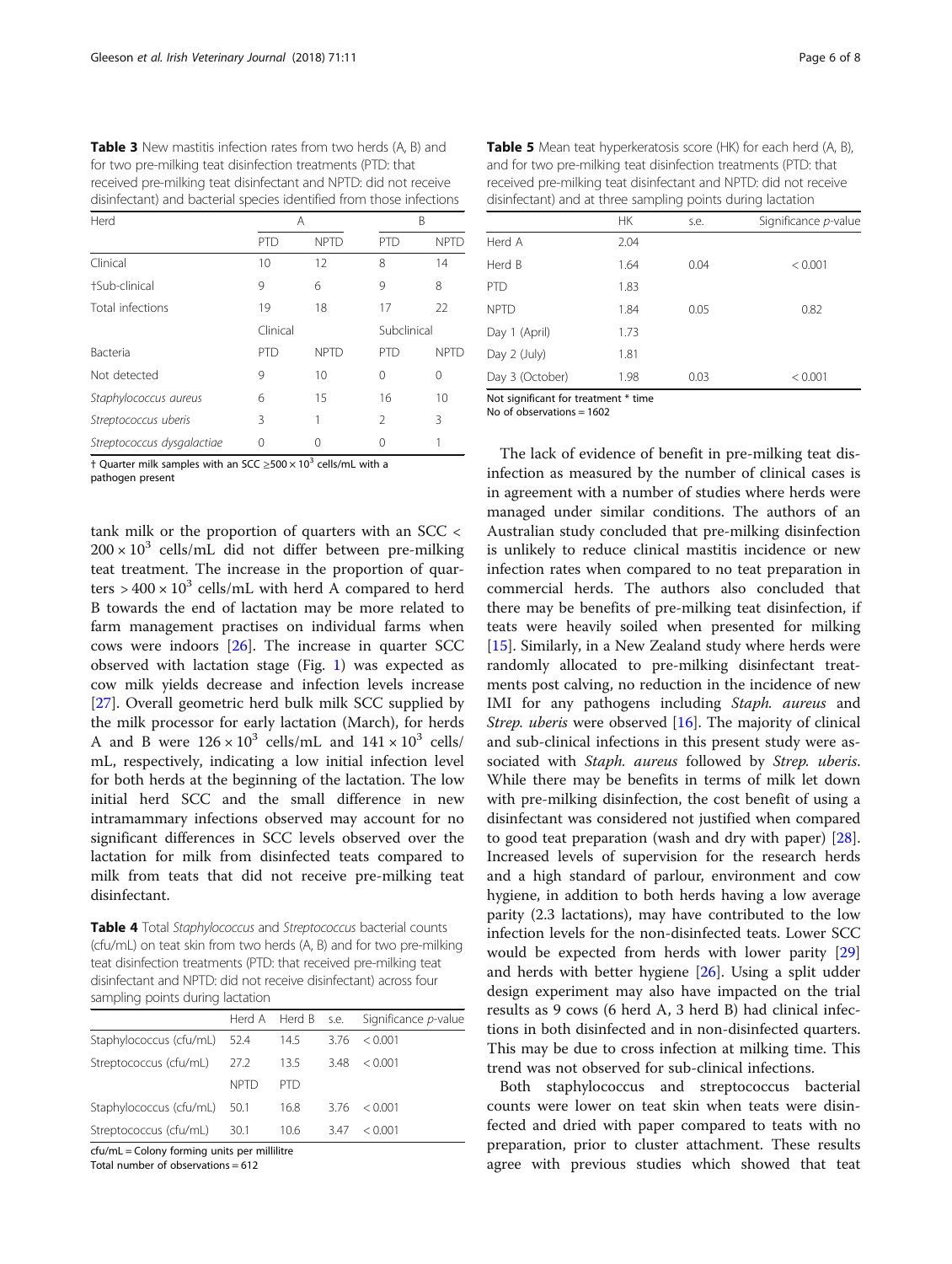<span id="page-6-0"></span>disinfection reduced bacterial levels on teat skin [9, [30](#page-7-0)]. However, the reduction in bacterial counts on teat skin did not result in lower mastitis infection levels, even though Staph. aureus was the predominant pathogen identified in cultured sub-clinical milk samples. Higher bacterial counts were observed on teats from herd A compared to herd B. The teat disinfectant products used both for pre and post milking on the different farms may partially account for differences in bacterial counts observed on teat skin. However, differences in environmental conditions and milking management are more likely to have accounted for these differences as bacterial levels on teat skin were lower on herd B regardless of the pre-milking teat disinfection treatments applied.

Teat hyperkeratosis score did not differ for teats disinfected as compared to those not disinfected pre-milking. Hyperkeratosis would be expected to increase with lactation stage with the lowest levels observed at calving and increasing up to 120 days post calving and remaining static thereafter [\[31\]](#page-7-0). The higher teat score observed with herd A may be related to differences in teat disinfectant emollient properties, milk machine settings, environment or that the herd had a higher average lactation number (3.6) compared to herd B (1.6), as teat score tends to increase with lactation number [\[23](#page-7-0)].

#### Conclusion

From a mastitis infection point of view there was no benefit observed in applying teat disinfectant prior to cluster attachment. The low initial herd SCC combined with a low herd parity, a high standard of parlour and environment hygiene, post-milking teat disinfection, regular liner changes, and regular cow tail clipping may all have contributed to maintaining low infection levels in the non-disinfected teats. Furthermore, the application of disinfectant to un-cleaned teats may have impacted on the effectiveness of the disinfectant products. In situations where herd infection levels are considered high and where the risk of spread of infection is greater, then there may be benefit in pre-milking teat disinfection of clean teats, followed by teat drying. However, the routine application of pre-milking teat disinfectant in pasture-grazed herds is unlikely to be of benefit where herd SCC is below  $200 \times 10^3$  cells/mL.

#### Acknowledgements

The authors wish to acknowledge Dr. Jim Grant for statistical analysis, Aidan Brennan and Daniel Barrett for technical supervision at Kilworth and Solohead research farms, respectively.

#### Funding

No external funding was received for this study.

#### Availability of data and materials

The datasets used and/or analyzed during the current study are available from the corresponding author on reasonable request.

#### Authors' contributions

DG designed, supervised the study and wrote the manuscript. JF undertook all of the sample analysis and contributed to the writing of the manuscript. BOB contributed to the design and writing of this manuscript. All authors read and approved the final manuscript.

#### Ethics approval

This study was undertaken with license under the Cruelty to Animals Act, 1876 (ref B100/445).

#### Competing interests

The authors of this study have no competing interests.

#### Publisher's Note

Springer Nature remains neutral with regard to jurisdictional claims in published maps and institutional affiliations.

#### Received: 10 November 2017 Accepted: 11 April 2018 Published online: 18 April 2018

#### References

- 1. Matthews KR, Harmon RJ, Langlois BE. Prevalence of Staphylococcus species during the periparturient period in primiparous and multiparous cows. J Dairy Sci. 1992;75:1835–9.
- 2. Roberson JR, Fox LK, Hancock DD, Gay JM, Besser TE. Ecology of Staphylococcus aureus isolated from various sites on dairy farms. J Dairy Sci. 1994;77:3354–64.
- 3. Myllys V, Rautala H. Characterisation of clinical mastitis in primiparous heifers. J Dairy Sci. 1995;78:538–45.
- 4. Galton DM, Adkinson RW, Thomas CV, Smith TW. Effects of pre-milking udder preparation on environmental bacterial contamination of milk. J Dairy Sci. 1982;65:1540–3.
- 5. Galton DM, Petersson LG, Merrill WG. Effects of pre-milking udder preparation practices on bacterial counts in milk and on teats. J Dairy Sci. 1986;69:260–6.
- 6. McKinnon CH, Rowlands GJ, Bramley AJ. The effect of udder preparation before milking and contamination from the milking plant on bacterial numbers in bulk milk of eight dairy herds. J Dairy Res. 1990;57:307–18.
- 7. Gibson H, Sinclair LA, Brizuela CM, Worton HL, Protheroe RG. Effectiveness of selected pre-milking teat-cleaning regimes in reducing teat microbial load on commercial dairy farms. Letters in App Micro. 2008;46:295–300.
- 8. Dufour S, Fréchette A, Barkema HW, Mussell A, Scholl DT. Invited review: effect of udder health management practices on herd somatic cell count. J Dairy Sci. 2011;94:563–79.
- 9. Gleeson D, O'Brien B, Flynn J, O'Callaghan E, Galli F. Effect of pre-milking teat preparation procedures on the microbial count on teats prior to cluster application. Irish Vet J. 2009;62:461–7.
- 10. Fox LK. Colonization by Staphylococcus aureus on chapped teat skin: effect of iodine and chlorhexidine postmilking disinfectants. J Dairy Sci. 1992;75: 66–71.
- 11. Fox LK, Norell RJ. Staphylococcus aureus colonization of teat skin as affected by postmilking teat treatment when exposed to cold and windy conditions. J Dairy Sci. 1994;77:2281–8.
- 12. Hicks WG, Kennedy TJ, Keister DM, Miller ML. Evaluations of a teat dip of chlorhexidine digluconate (.5%) with glycerin (6%). J Dairy Sci. 1981;64: 2266–9.
- 13. Pankey JW, Wildman EE, Drechsler PA, Hogan JS. Field Trial Evaluation of Pre-milking Teat Disinfection, vol. 70; 1987. p. 867–72.
- 14. Edmondson P. Teat dipping trouble [online]. 2002. Available: [http://www.](http://www.milkproduction.com/Library/Scientific-articles/Animal-health/Teat-Dipping-Trouble/) [milkproduction.com/Library/Scientific-articles/Animal-health/Teat-Dipping-](http://www.milkproduction.com/Library/Scientific-articles/Animal-health/Teat-Dipping-Trouble/)[Trouble/.](http://www.milkproduction.com/Library/Scientific-articles/Animal-health/Teat-Dipping-Trouble/) Assessed 20 Feb 2017.
- 15. Morton JM, Penry JF, Malmo J, Mein GA. Premilking teat disinfection: is it worthwhile in pasture-grazed dairy herds? J Dairy Sci. 2014;97:7525–37.
- 16. Williamson JH, Lacy-Hulbert SJ. Effect of disinfecting teats post-milking or pre- and post-milking on intramammary infection and somatic cell count. N Z Vet J. 2013;61:262–8.
- 17. Keane OM, Budd KE, Flynn J, McCoy F. Pathogen profile of clinical mastitis in Irish milk-recording herds reveals a complex aetiology. Vet Rec. 2013; 173(1):17. [https://doi.org/10.1136/vr.101308.](https://doi.org/10.1136/vr.101308)